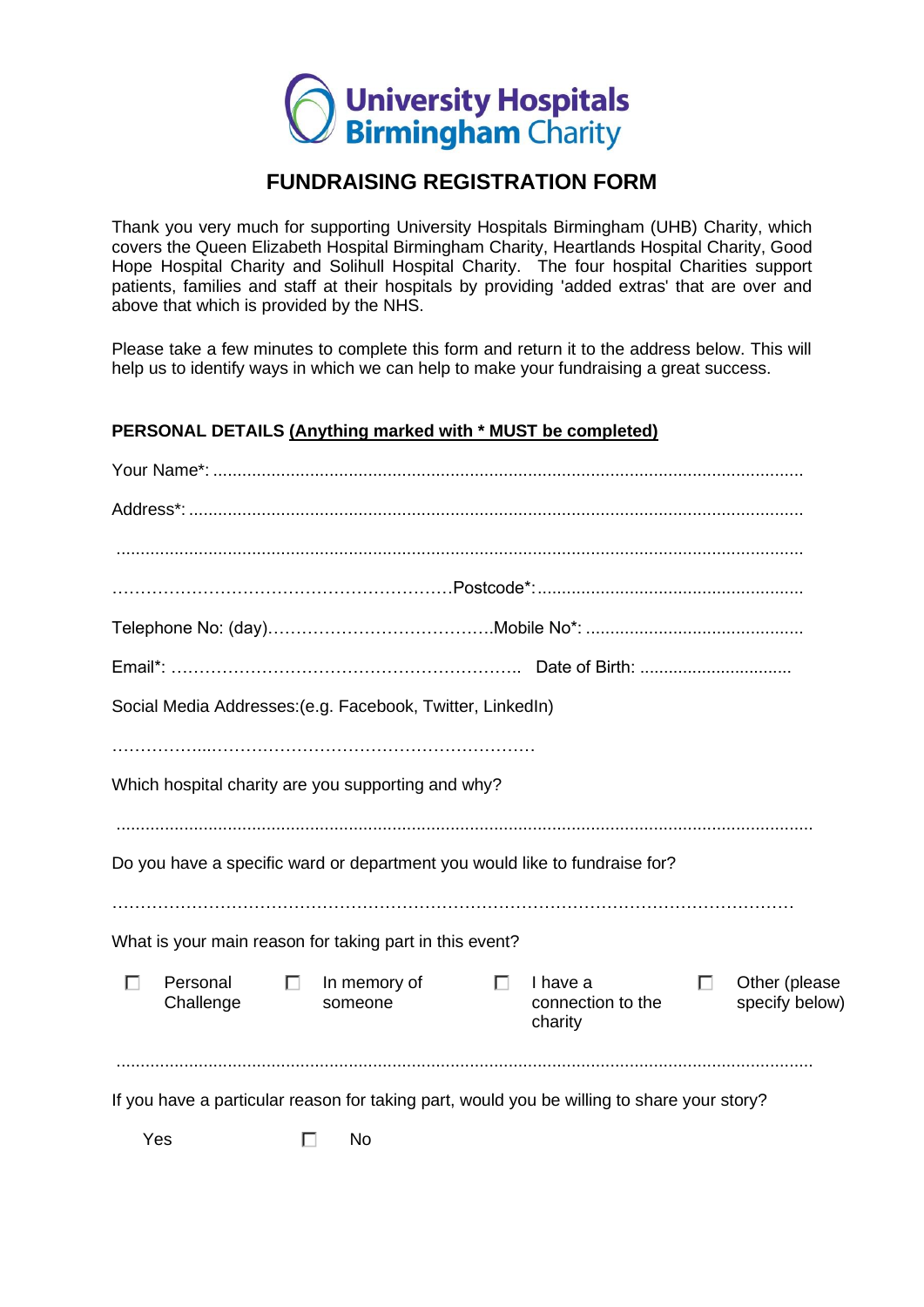Where did you hear about us?

| Website<br>TV                | social media<br>Leaflet/poster | friend/relative<br>staff of UHB | newspaper<br>Podcast |
|------------------------------|--------------------------------|---------------------------------|----------------------|
| Other<br>(please<br>specify) |                                |                                 |                      |

## **MATERIALS**

What materials do you require? Please indicate what you'll need, including quantities, in the table listed below.

| <b>Item</b>                                                                                           | <b>Quantity &amp; Size Required</b> |
|-------------------------------------------------------------------------------------------------------|-------------------------------------|
| Collecting tins or buckets? (Normally one per event)<br>(permit required to collect in public places) |                                     |
| Donation envelopes                                                                                    |                                     |
| <b>Newsletter</b>                                                                                     |                                     |
| Sponsorship Forms                                                                                     |                                     |
| T-shirt/Running Vest- size S, M, L or XL                                                              |                                     |

#### **Please note – if you request a bucket/goblet, you must return it to us within three months of your fundraising ending, using the freepost envelope provided in your pack.**

Are there any others ways in which we may be able to help you e.g. can we talk you through setting up an online sponsorship page, clarify if public collections are permitted?

………………………………………………………………………………………………………… ………………………………………………………………………………………………………… ………………………………………………………………………………………………………… …………………………………………………………………………………………………………

## **YOUR EVENT OR PLANNED FUNDRAISING**

Our fundraising is (please tick appropriate)

[] individual led fundraising (something you are organising yourself)

[ ] fundraising through a company/business. Company name ……………………………….

[ ] fundraising through social/community group. Group name …………….………………….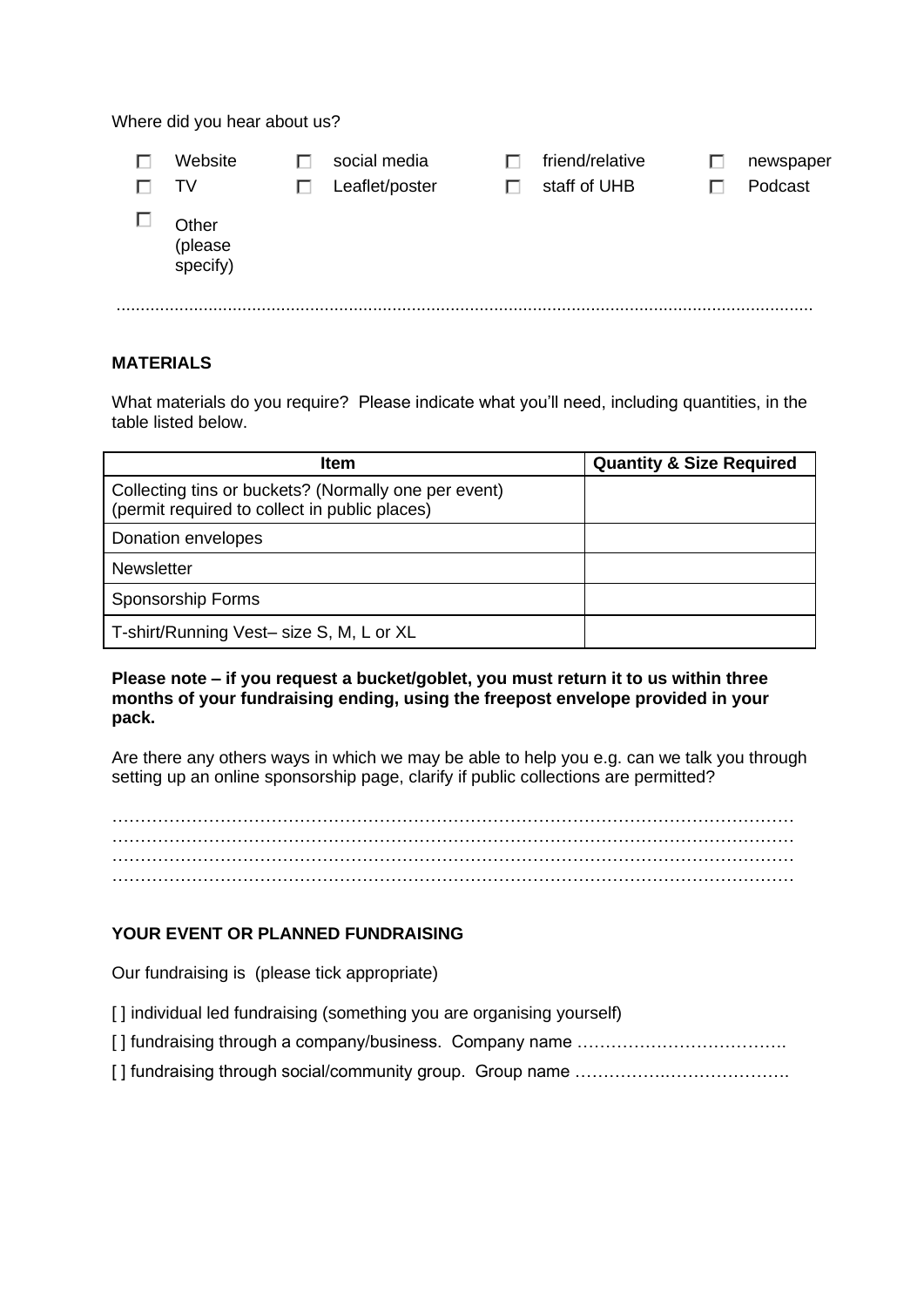and takes the form of:

[] an organised event I have signed up to (e.g. Birmingham Half Marathon) Name of event: ………………………………………………………………………………….

[] an event or challenge organised independently or with others: Please give details: …………………………………………………………………………………………….. Name of event.......................................................................................................................... Date of event/challenge: ................................. Time:............................................................. Venue: ………………………………………………………………………………………………… Address: .................................................................................................................................. ………………………………………………………………………………………………………… Postcode: .......................................................

## **DECLARATION**

I understand that I should seek medical advice from my general practitioner if I am in any doubt about my physical ability to take part in this event.

I acknowledge that I am undertaking this activity entirely at my own risk and that University Hospitals Birmingham Charity shall not be liable in any way for any injury or loss that might occur as a result of my participation.

I understand that University Hospitals Birmingham Charity will, in no way, be liable for any claim which may arise from this event.

I agree to pay all proceeds of the event to University Hospitals Birmingham Charity within 8 weeks of the event taking place.

My fundraising goal is £…………

## **Don't forget to check if your employer operates Matched Giving!**